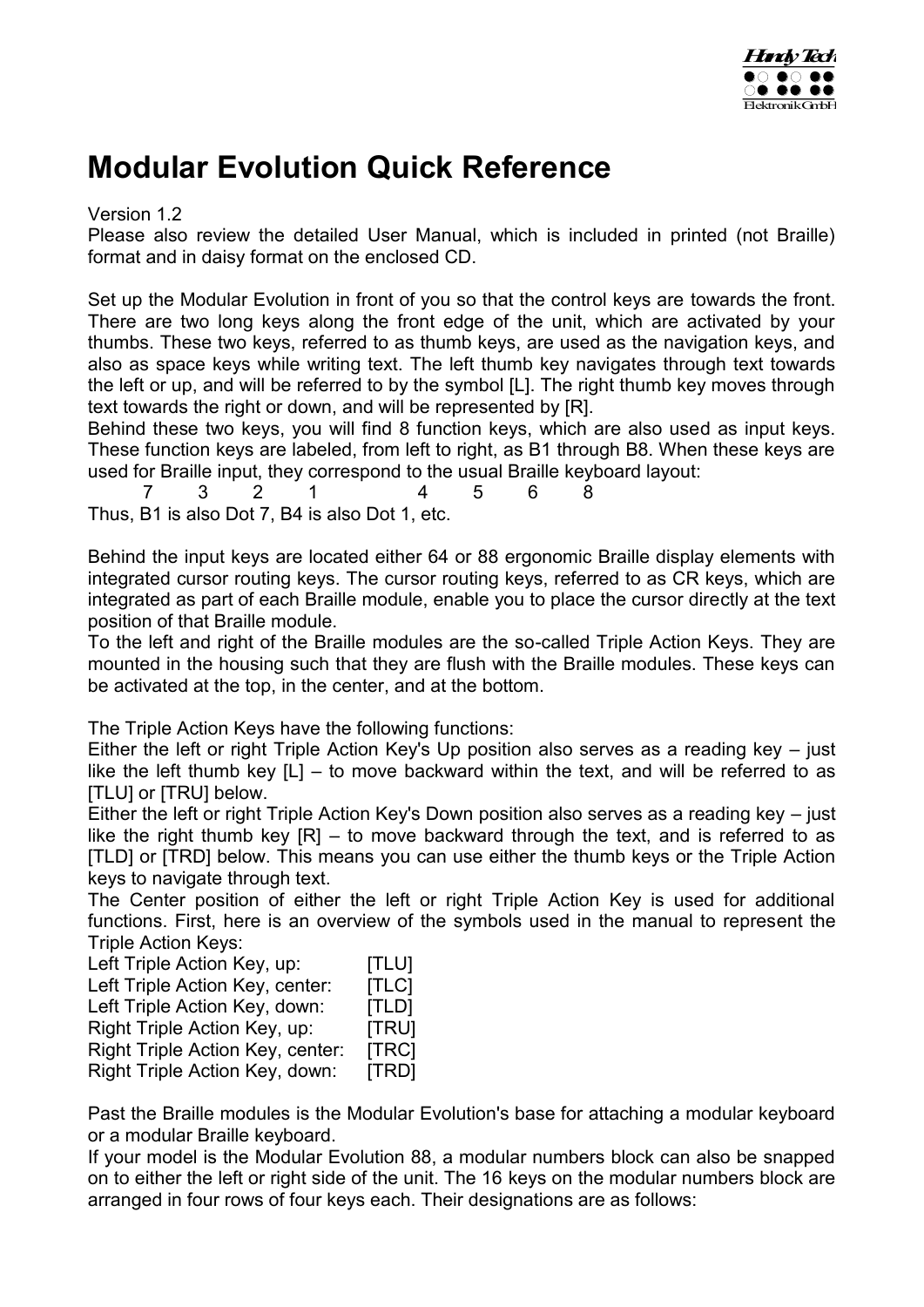

| Top row    | B <sub>9</sub> |            |   |                 |
|------------|----------------|------------|---|-----------------|
| Second row | <b>B</b> 10    |            | Ð |                 |
| Third row  | <b>R11</b>     |            |   |                 |
| Bottom row | <b>R12</b>     | <b>B13</b> |   | R <sub>14</sub> |

Move your hand along the right side of the housing towards the back, and you will feel the main power switch. When you flip it towards you, the device is turned on. Behind the power switch is an additional USB interface, which permits connecting any peripheral to your computer.

Along the back face of the unit, there is another USB interface all the way on the left. The small sliding switch immediately on its right is used to turn internal memory on and off. Your Modular Evolution comes with 4 GB internal memory. When the sliding switch is in its left position when viewed from the front, you can access the internal memory from the PC and save your data on the Modular Evolution. The Modular Evolution's internal memory is recognized by the PC as a drive named "Modular." When the sliding switch is positioned to the right, then the PC cannot access the Modular Evolution's internal memory.

To the right of the sliding switch is the round outlet for the power supply plug. On its right is the USB Type B interface where you can connect the computer. This interface is the one with a square shape.

There is another free USB connection on the left side of the housing, where you can also connect any USB-peripheral.

#### **Software Installation**

Before you can connect the Modular Evolution to your computer, you should first install the enclosed software package. Please make sure that the screen reader program you intend to use has been installed on the PC. Next, insert the CD containing the installation software into your computer's CD-ROM drive. Run the "Setup.exe" program that is on the CD. This installation program will install the latest available driver for your screen reader as well as this User Manual. Please follow the installation program's prompts in order to install all needed software components. Once installation has been successful, you may connect the Modular Evolution to your computer.

## **Connecting the Cable**

The cable included in your package is used to connect the Modular Evolution both to the PC as well as to a power outlet. At one end of the cable are the two connectors that will be plugged into the back of the Modular Evolution. The power plug must be plugged into the round power outlet on the back of the housing, and the USB plug into the square USB outlet to the right of the power outlet.

The other end of the cable includes the power supply plug, which may now be connected to any convenient wall power outlet. When disconnecting your unit, please unplug the wall plug first and then the plugs on the back of the housing.

The remaining cable connector can be plugged into any free USB port on your PC.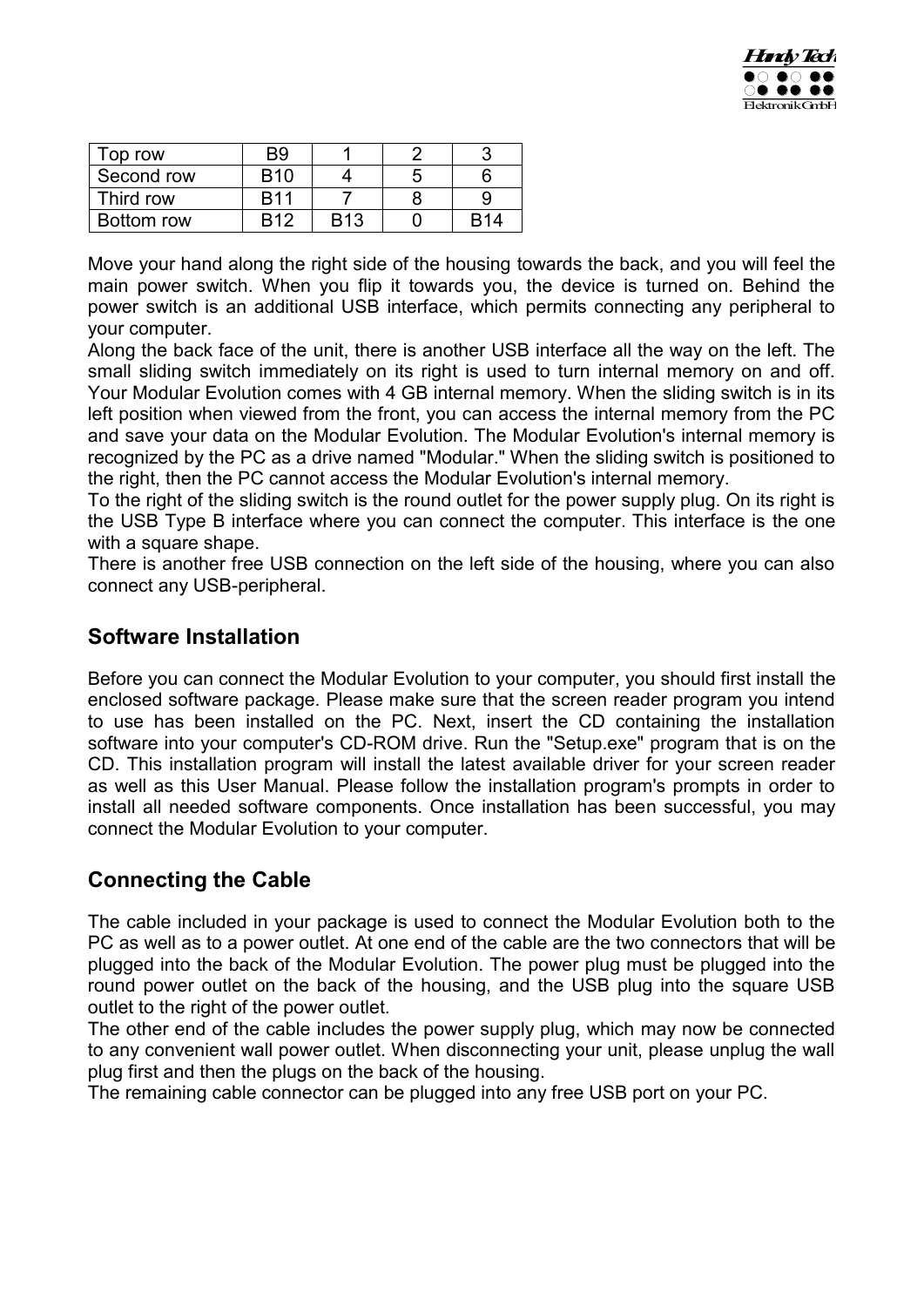

## **Active Tactile Control (ATC)**

The Modular Evolution's integrated ATC technology now makes it possible for the first time to detect the Braille dots that you touch. ATC can recognize four different reading behaviors:

- Normal reading: The reading position is moving from left to right.
- Fast reading: Reading speed is faster than at a pre-determined rate of characters per second.
- Resting: Detected when one character is touched for longer than a specified time period.
- Reading backwards: The reading position is moving from right to left.

A certain action can be assigned to each of these four behaviors. There are two customizable modes for the so-called assistant functions. The two modes are "Reading" and "Learning".

The tab "ATC" in the Settings menu of the Handy Tech Braille system is used to specify what your Modular Evolution and your screen reader should do when each reading behavior is detected, depending on whether you selected either Reading or Learning mode. In order to open the Settings window activate the [1 8] or [B4 + B8] keys simultaneously.

Under the ATC tab, the check box "Use ATC" allows you to enable or disable the ATC functionality. There is also a quicker way to do this, by pressing  $[L + 1 7]$  or  $[L + B1 + B4]$ (Chord A). By default, this function is unchecked.

The field "Assistant Mode" is used to specify whether you want to take advantage of the assistant functions for reading or learning Braille. If you have selected one of the two functions in the combo box, you can use the "Settings" button to determine how the screen reader should react to your reading behavior.

## **ATC Assistant for Reading or Learning**

You can specify an action as your screen reader's reaction to your reading status. The following actions are available:

- no action
- speak letter: the letter at the reading position will be spoken.
- speak word: when touching the first letter of a word, the word will be spoken. Optionally it is also possible to change the setting so that the word is spoken when read completely. Here you can also set a delay time.
- speak Braille display: the text shown on the Braille display will be spoken by the speech output.
- low signal
- high signal
- speak Braille display and move to the next line: When using this setting with "reading fast", you can skip through text by the length of the Braille display till you reach the section, where you want to read without speech. After refreshing the Braille display, the reading of the previous line will be interrupted and the reading starts with the new position.
- say all and route Braille line: starting to read the whole text and the Braille display will be synchronized with the reading position of the speech output. When detecting any reading position, the speech will stop and the Braille display shows the current position.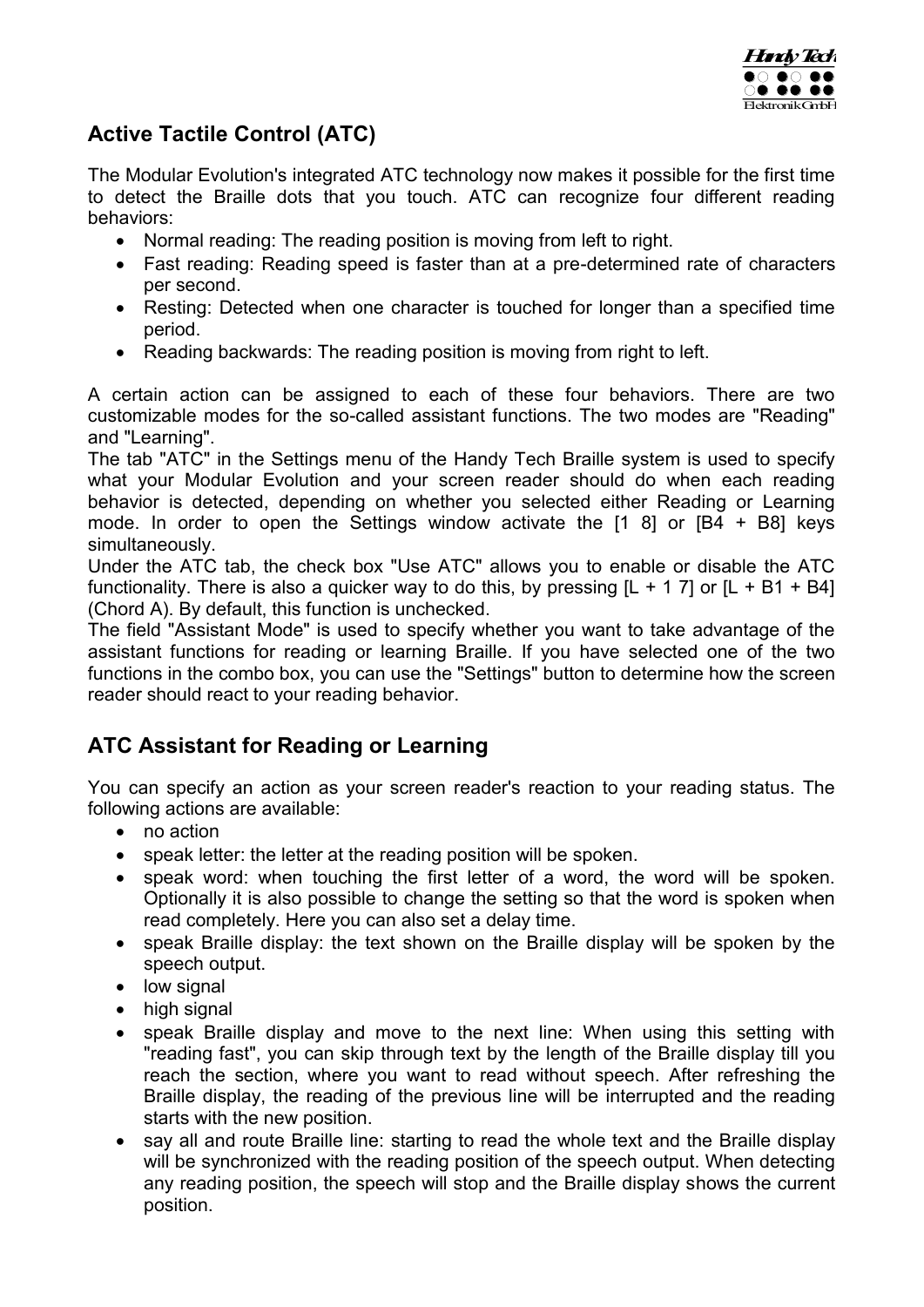

- say current character's attributes: the attribute at the current reading position will be announced e.g. "bold Arial 12".
- say character attribute changes: if the attribute at the reading position changes, like from normal to bold, than "bold" will be announced. Also changes of font type and font size will be announced e.g. "bold Arial 12".
- route mouse cursor to reading position: the mouse pointer will depending on the reading behavior – be moved with the reading position. This helps to synchronize the magnification area on the screen with the reading position on the Braille display.

## **Screen Reader Functions**

The key assignments for the different screen readers JAWS, Hal/SuperNova and Window-Eyes on the Modular Evolution are as similar as possible. In the following table, you find the assignments for JAWS for Windows. You can find the tables for Hal/SuperNova and Window-Eyes as well as the complete table for JAWS in the user manual.

| <b>Control Key / Braille Dot</b> | <b>Function</b>                                                   |
|----------------------------------|-------------------------------------------------------------------|
| [B1] / [7]                       | Activate PC cursor tracking.                                      |
| [B2] / [3]                       | Display the first line in the window (title).                     |
| [B3] / [2]                       | Move the Braille display to the left.                             |
| [B4] / [1]                       | Move the Braille display section one line up without              |
|                                  | changing the horizontal position.                                 |
| [[TLU] or [TRU] or [L]           | If there is any text to the left of the Braille display section,  |
|                                  | it moves to the left, if not, it moves one line up.               |
| [TLD] or [TRD] or [R]            | If there is any text to the right of the Braille display section, |
|                                  | it moves to the right, if not, it moves one line down.            |
| [B5] / [4]                       | Move the Braille display section one line down without            |
|                                  | changing the horizontal position.                                 |
| [B6] / [5]                       | Move the Braille display to the right.                            |
| [B7] / [6]                       | Display the last line in the window.                              |
| [B8] / [8]                       | Drag the JAWS cursor to the PC cursor and activate the            |
|                                  | JAWS cursor.                                                      |
| $ L + R $                        | Toggle status modules on and off.                                 |
| [B9] or [B1 + B8] / [7 8]        | Switch between structured mode, section output and                |
|                                  | speech output.                                                    |
| [B10] or [B2 + B8] / [3 8]       | Change cursor representation (dots 7 and 8, all 8 dots,           |
|                                  | blinking and non-blinking).                                       |
| [B11] or [B3 + B8] / [2 8]       | Toggle between 6/8 dot Braille.                                   |
| [B12] or [B4 + B8] / [1 8]       | Handy Tech configuration dialog (as of Handy Tech JAWS            |
|                                  | Driver version 3.x)                                               |
| [B13] or [B5 + B8] / [4 8]       | Toggle between focused text on Braille display/same text          |
|                                  | as on screen.                                                     |
| [B14] or [B6 + B8] / [5 8]       | Activate the JAWS cursor.                                         |
| $[B2 + B3]/[23]$                 | Beginning of line                                                 |
| $[B6 + B7]/[56]$                 | End of line                                                       |
| $[B2 + B3 + B4]/[1 2 3]$         | Top of file                                                       |
| $[B5 + B6 + B7] / [4 5 6]$       | End of file                                                       |
| $[B1 + B2 + B7]/[367]$           | Speech interruption on/off                                        |
| $[0]$ through $[9]$              | Digits 0 through 9                                                |